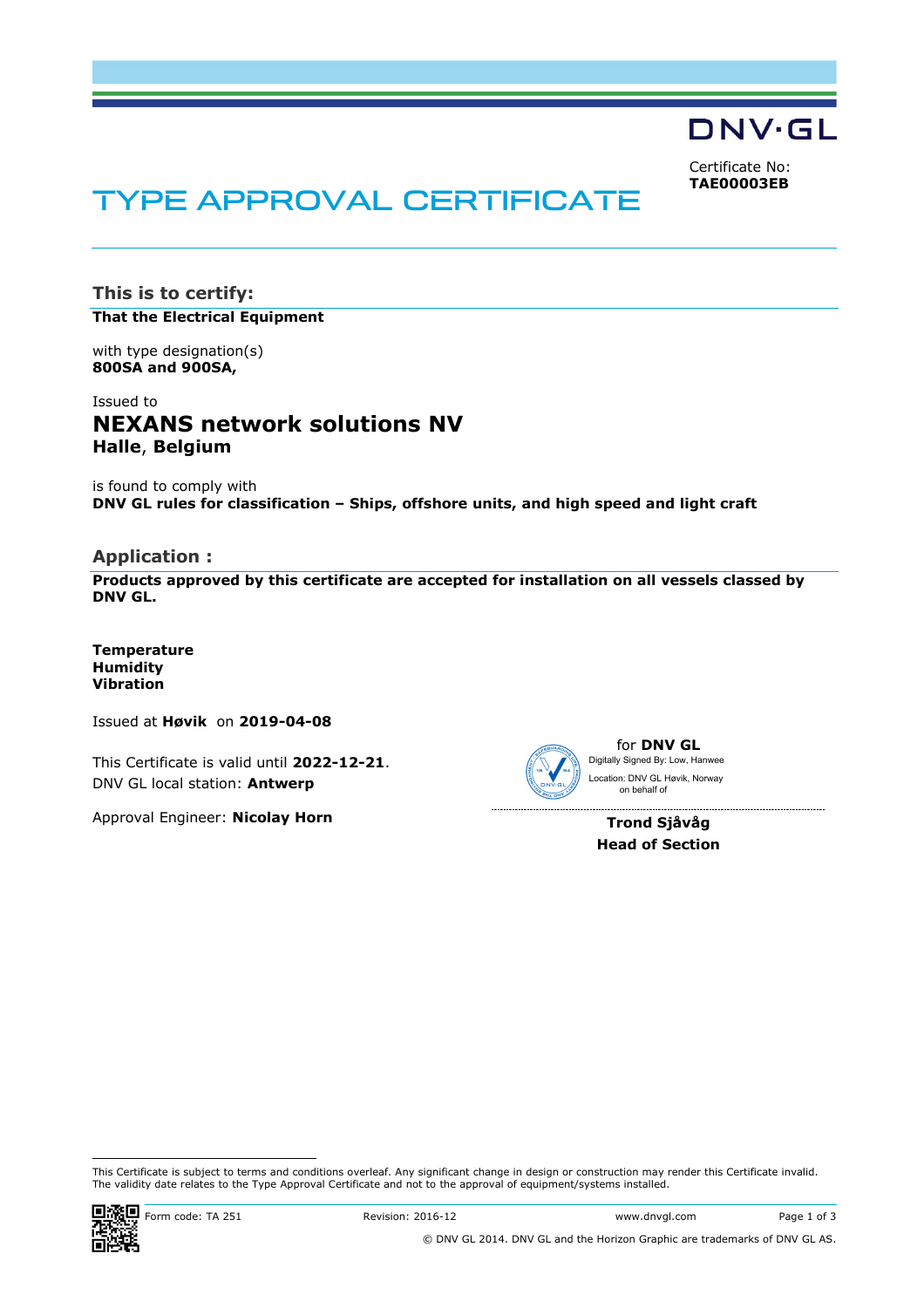Job Id: **262.1-026315-1** Certificate No: **TAE00003EB**

## **Product description**

Medium Voltage Outdoor / Indoor surge arrester for 10 (12) kV, 15 (17.5) kV, 20 (24) kV, 30 (36) kV 36 (42) kV, 45 kV & 51kV. Types: 800SA and 900SA.

| Surge arrester<br>type | Nominal<br>discharge | Rated<br>voltage | Max.<br>cont.operating | Dimensions<br>(mm) |     |
|------------------------|----------------------|------------------|------------------------|--------------------|-----|
|                        | current<br>In $(kA)$ | Ur(kV)           | voltage<br>Uc(kV)      | min                | max |
| 800SA-10-6N            | 10                   | 6                | 4.8                    | 270                | 310 |
| 800SA-10-9N            | 10                   | 9                | 7.2                    | 270                | 310 |
| 800SA-10-12N           | 10                   | 12               | 9.6                    | 270                | 310 |
| 800SA-10-15N           | 10                   | 15               | 12.0                   | 270                | 310 |
| 800SA-10-18N           | 10                   | 18               | 14.4                   | 270                | 310 |
| 800SA-10-22N           | 10                   | 22               | 17.6                   | 270                | 310 |
| 800SA-10-24N           | 10                   | 24               | 19.2                   | 370                | 410 |
| 800SA-10-30N           | 10                   | 30               | 24.0                   | 370                | 410 |
| 800SA-10-33N           | 10                   | 33               | 26.4                   | 370                | 410 |
| 800SA-10-36N           | 10                   | 36               | 28.8                   | 370                | 410 |
| 800SA-10-45N           | 10                   | 45               | 36.0                   | 470                | 510 |
| 800SA-10-51N           | 10                   | 51               | 40.8                   | 470                | 510 |

#### **800SA** Interface C Surge Arrester

#### **900SA-CD** Interface F Surge Arrester

| Surge arrester<br>type | Nominal<br>discharge<br>current<br>In $(kA)$ | Rated<br>voltage<br>Ur(kV | Max. cont.<br>operating<br>voltage<br>Uc(kV) | $I_{SC}$ Rated<br>short-circuit<br>current (kA, 0.2s) |
|------------------------|----------------------------------------------|---------------------------|----------------------------------------------|-------------------------------------------------------|
| 900SA-10-74-CD20       | 10                                           | 74                        | 59.2                                         | 20                                                    |
| 900SA-10-10-74-D31.5   |                                              | 74                        | 59.2                                         | 31.5                                                  |

## **Application/Limitation**

Installation has to be done in accordance with the installation instructions. Use in net with voltages above  $15$  ( $17.5$ ) kV to be accepted case by case.

## **Type Approval documentation**

#### Technical info:

"800SA SURGE ARRESTER FOR 480TB, 484TB, 489TB, 800PB, 804PB and 809PB CONNECTOR" and 900SA-CD Interface F Surge arrestor",datasheets from Nexans.

#### Test reports:

800SA:CESI test reports nos. B8019069 dated 2018-10-29, A8033876 dated 2009-02-12, A9015078 dated 2009-05-22, B8019037 dated 2018-10-05, B5026525 dated 2016-04-04, B8019035 dated 2018- 10-05, B8020552 dated 2018-11-05, B0035443 dated 2013-11-12 and B8019036 dated 2009-10-16. 900SA: CESI test reports nos. B5022909 dated 2016-04-04, B5007594 dated 2015-05-11, B5022910 dated 2016-04-04, B5022725 dated 2016-04-04, B5017853 dated 2015-10-05, B8019468 dated 2018- 10-29, B5007609 dated 2015-05-11, B8021835 dated 2018-10-30 and VEIKI-VNL test raport no. 8229/vNL dated 2014-11-11.

### **Tests carried out**

Tested according to IEC 60099-4 Ed. 3 (06/2014).